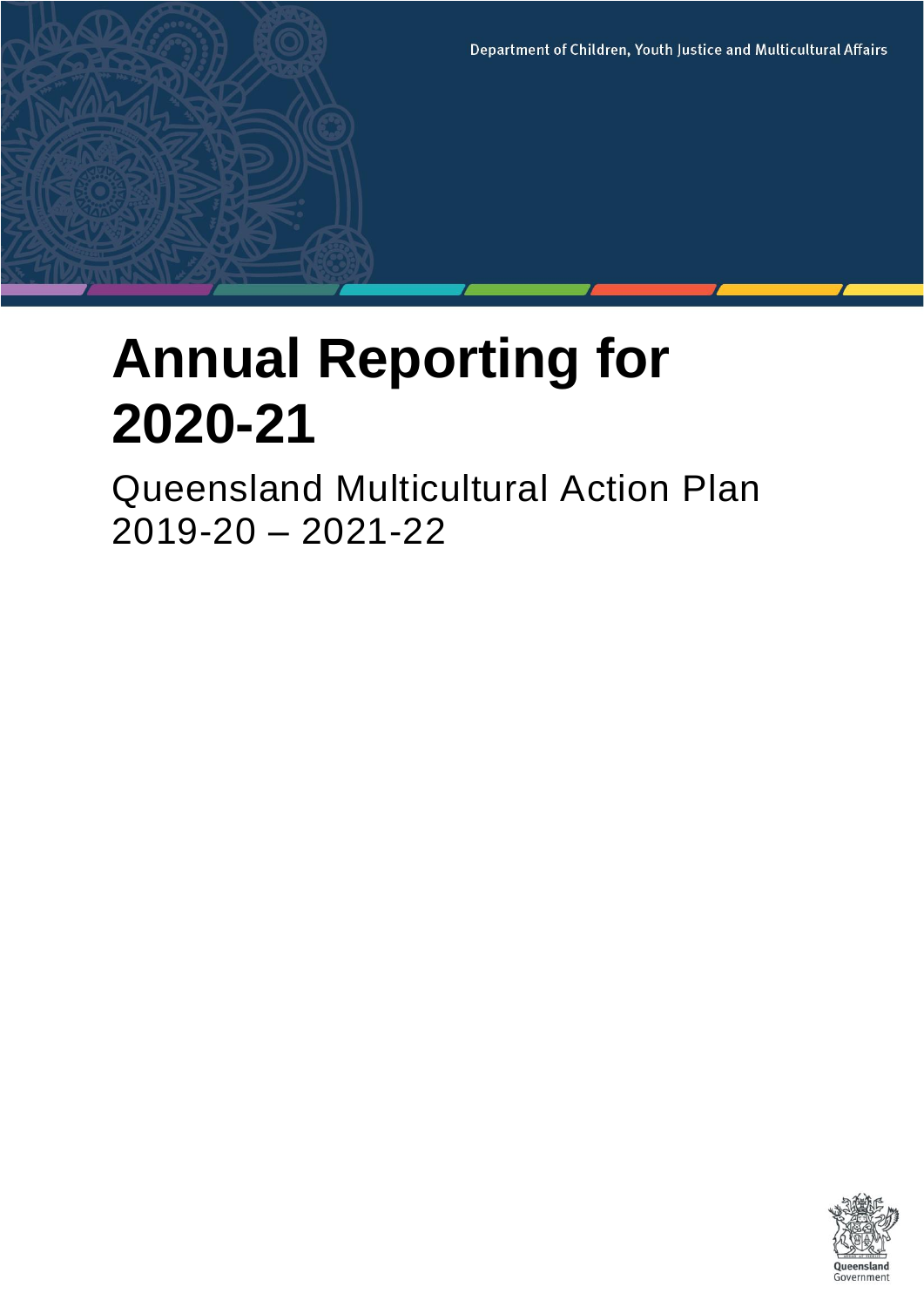### **Queensland Multicultural Policy 'Our story, our future' Queensland Multicultural Action Plan 2019-20 – 2021-22 Annual Reporting for 2020-21 Department of Children, Youth Justice and Multicultural Affairs**

# **Background**

- 'Our story, our future' is the Queensland Government's Multicultural Policy (the Policy) promoting an inclusive, harmonious and united community for Queensland.
- The Policy focuses Queensland Government action on three priorities for culturally diverse communities and Queensland as a whole (1) achieving culturally responsive government, (2) supporting inclusive, harmonious and united communities and (3) improving economic opportunities.
- The Policy is being implemented through a three-year Queensland Multicultural Action Plan 2019-20 to 2021-22 (the Action Plan).
- The Policy and Action Plan are a requirement of the *Multicultural Recognition Act 2016* (the Act).
- Section 24 of the Act requires entities with actions in the Action Plan to report publicly on an annual basis. The report below fulfils this requirement for 2020-21 for the Department of Children. Youth Justice and **Multicultural Affairs (DCYJMA).**

# **Notes**

- See page 11 of the [Queensland Multicultural Action Plan 2019-20 to 2021-22](https://www.cyjma.qld.gov.au/resources/dcsyw/multicultural-affairs/policy-governance/multicultural-action-plan-2019-2022.pdf) for a list of government entities covered under 'All agencies'.
- Actions marked with the **Rest are broad actions with related agency sub-actions that can be viewed on the DCYJMA website at www.cyjma.qld.gov.au. All sub-actions, where relevant, for the Department of Children, Youth Justice and Multicultural Affairs** have been listed in this template for ease of reporting**.**
- For the purposes of this report, all references to **diversity** within the Action Plan relate specifically to people from culturally and linguistically diverse backgrounds.
- The Policy and Action Plan support priorities set out in the government's objectives for the community, Our Future State: Advancing Queensland's Priorities. These priorities are:

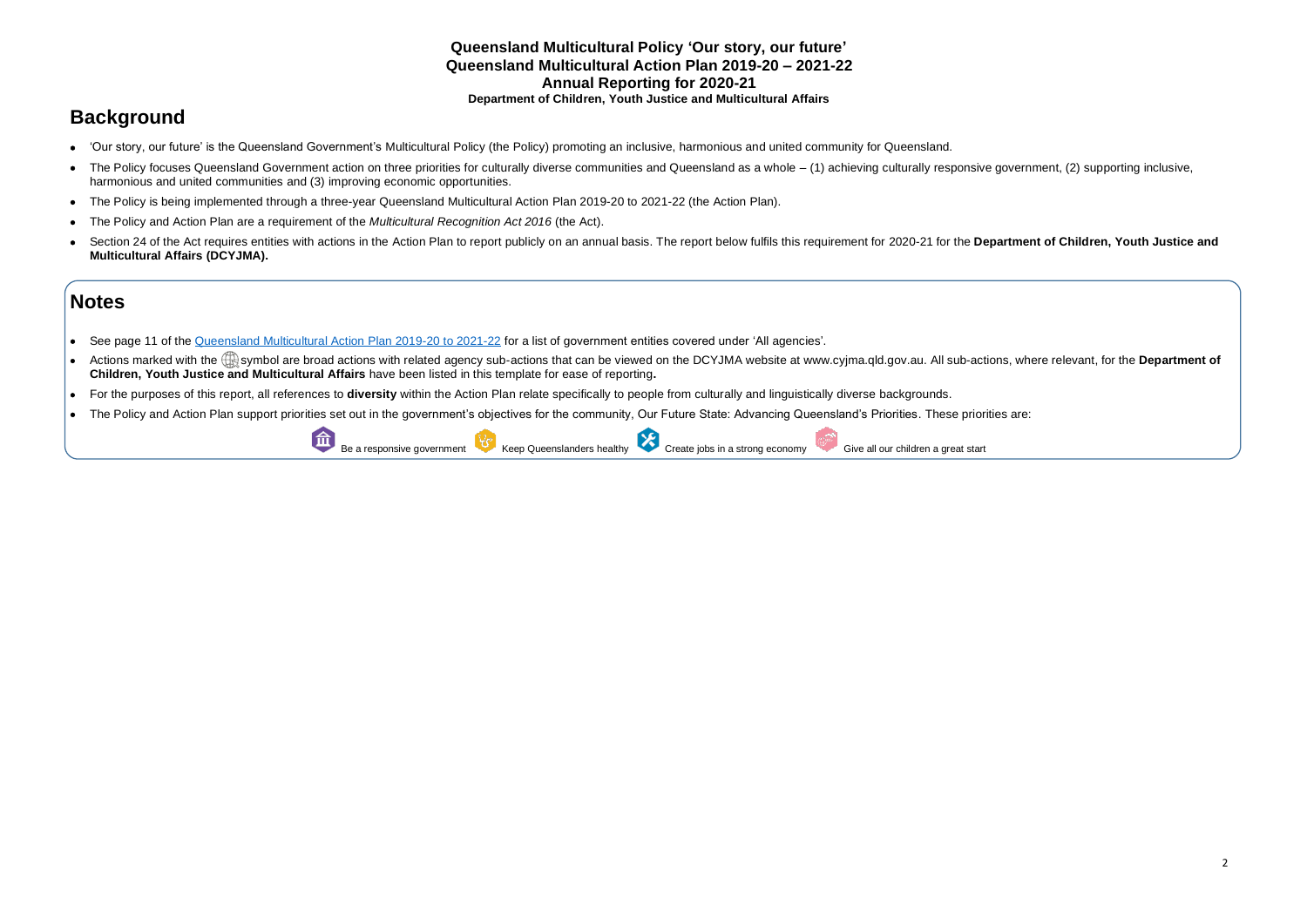### **Queensland Multicultural Policy 'Our story, our future' Queensland Multicultural Action Plan 2019-20 – 2021-22 Annual Reporting for 2020-21 Department of Children, Youth Justice and Multicultural Affairs**

# **Priority area 1: Culturally responsive government**

**Outcomes:** 

- **Improved knowledge about customers' diversity**
- **Culturally capable services and programs**
- **A productive, culturally capable and diverse workforce**

#### **Achievements and outcomes for people from culturally and linguistically diverse communities**

se provide commentary (e.g. 3-4 dot points of advice) chievements and outcomes. Include qualitative and titative data if available/relevant.

#### *<u>th Justice</u>*

Youth Justice operational procedures are ently under review. Included in a suite of amendments to all procedures is standard ding asserting DCYJMA's support for the icultural Queensland Charter which notes Queensland as a unified, harmonious inclusive community. This statement is g added at the beginning of each procedure. Ik to the Charter is also included.

#### *Child Safety*

grated Client Management System (ICMS) data fields to capture cultural background children, families and carer entities. This is a mandatory field.

S has data fields to capture cultural kground for children, families, and carer ies. This is not a mandatory field.

en working with a family Child Safety will sto understand cultural background and age relevant community supports that are urally sound.

unnun

| <b>Action</b>                                                                                                                                                                                                                                         | <b>AQP</b> | <b>Responsible agency</b>             | <b>Timeframe</b> | <b>Progress status</b><br>for 2020-21 | <b>Achieve</b><br>cultural<br>commu<br>Please pro<br>on achiev<br>quantitativ                                                                                                                     |
|-------------------------------------------------------------------------------------------------------------------------------------------------------------------------------------------------------------------------------------------------------|------------|---------------------------------------|------------------|---------------------------------------|---------------------------------------------------------------------------------------------------------------------------------------------------------------------------------------------------|
| Deliver agency implementation plans to improve the collection, use and availability of<br>information on customers from culturally diverse backgrounds <sup>1,2</sup> .                                                                               | 命          | Multiple agencies<br>including DCYJMA | 2019-22          | <b>ON TRACK</b>                       | Youth Ju<br><b>All Youth</b><br>currently<br>amendm<br>wording<br><b>Multicult</b><br>promote<br>and inclu<br>being ac<br>A link to<br>Child Sa<br>Integrate<br>has data<br>for child<br>not a ma |
| $\bigoplus \limits_{{\scriptstyle\text{min}}}$<br>Use diversity and customer experience data to inform and improve service design.                                                                                                                    | 命          | Multiple agencies<br>including DCYJMA | 2019-22          |                                       |                                                                                                                                                                                                   |
| Continuously improve assessments to ensure interventions are culturally sound<br>$\bullet$<br>and that cultural information is captured accurately to deliver the most effective<br>services to children and families in the child protection system. | 命          | <b>DCYJMA</b>                         | 2019-22          | <b>ON TRACK</b>                       | ICMS ha<br>backgro<br>entities.<br>When w<br>seek to<br>engage<br>culturally                                                                                                                      |
| $\bigoplus$<br>Increase cultural understanding and capability of staff by providing access to events,<br>training and development opportunities.                                                                                                      | 血          | All agencies                          | 2019-22          |                                       |                                                                                                                                                                                                   |

<sup>1</sup> This action relates to the commitment in the Queensland Multicultural Policy: Our story, our future regarding a consistent approach to collecting statistical information about the diversity of people who access Queenslan outline steps for relevant government agencies to collect and report on the minimum mandatory indicators for customers from culturally diverse backgrounds.

<sup>&</sup>lt;sup>2</sup> The Queensland Police Service (QPS) collects information for legitimate law enforcement purposes only and cannot collect or disclose customer information as outlined in the Queensland Multicultural Policy: Our story, o and which assists with QPS internal planning to address the needs of the whole community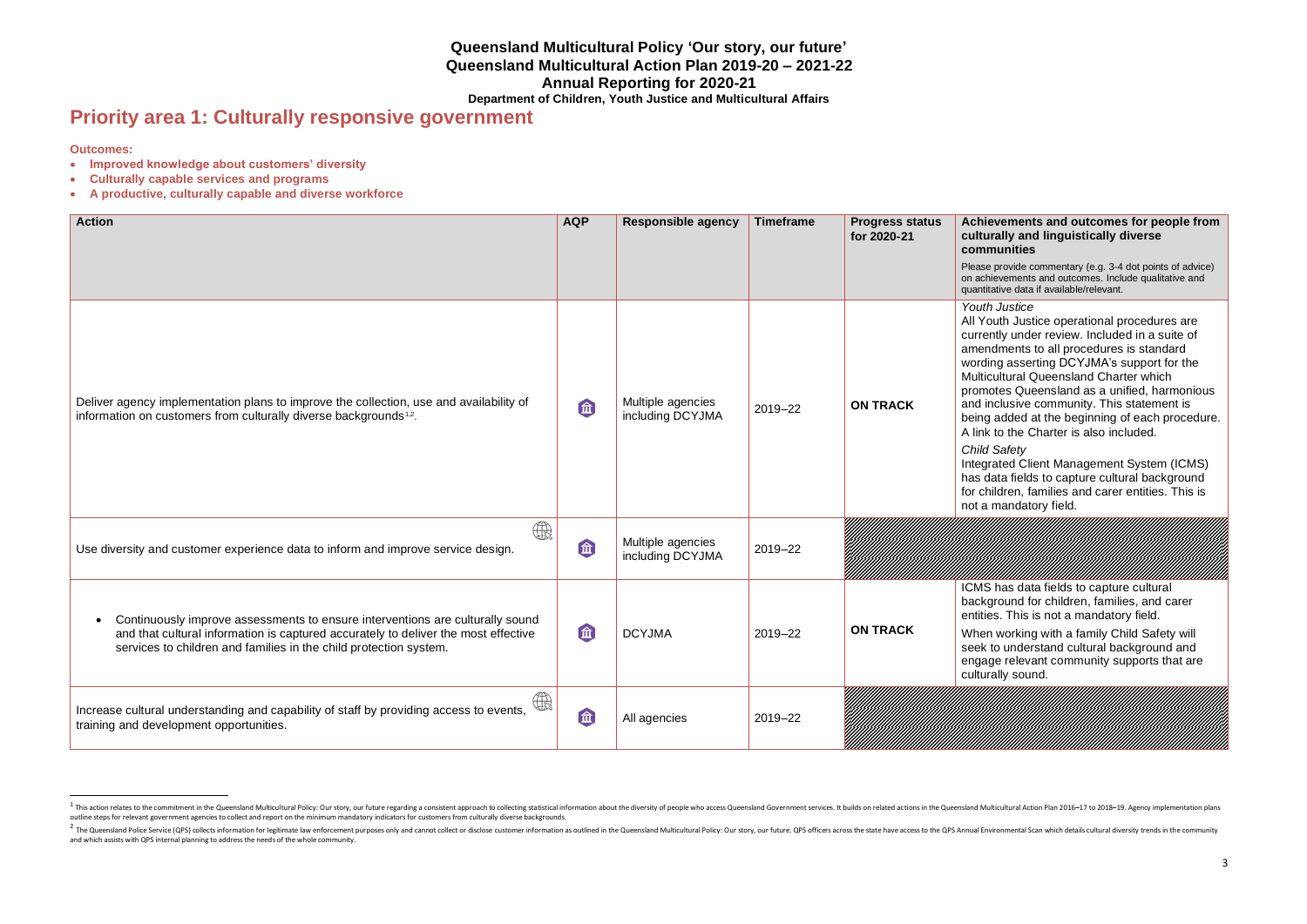|                                                                                                                                                                                                                                                                                                            |            | $1.111$ and $1.0001$ and $1.01$ and $2.001$<br>Department of Children, Youth Justice and Multicultural Affairs |                  |                                       |                                                                                              |
|------------------------------------------------------------------------------------------------------------------------------------------------------------------------------------------------------------------------------------------------------------------------------------------------------------|------------|----------------------------------------------------------------------------------------------------------------|------------------|---------------------------------------|----------------------------------------------------------------------------------------------|
| <b>Action</b>                                                                                                                                                                                                                                                                                              | <b>AQP</b> | <b>Responsible agency</b>                                                                                      | <b>Timeframe</b> | <b>Progress status</b><br>for 2020-21 | Ac<br>cul<br>COI<br>Plea<br>on a<br>qua                                                      |
| Provide opportunities for staff to access ongoing learning and development<br>$\bullet$<br>through training courses (non-mandatory) such as:<br>- Special Broadcasting Service (SBS) Cultural Competence Program<br>- Multicultural Awareness<br>- Multicultural Capability<br>- Working with Interpreters | 血          | <b>DCYJMA</b>                                                                                                  | 2019-22          | <b>COMPLETED</b>                      | Sin<br>Str<br>pro<br><b>Brc</b><br>Co<br><b>sey</b><br>DC<br>Aus<br>res<br>abo<br>inc<br>aco |
| Invest in training for child safety staff to undertake best practice in working with<br>$\bullet$<br>clients from culturally diverse backgrounds through Working with and Across<br>Difference (WwAD), and embed best practice cross cultural approaches through<br>a state-wide WwAD champions network.   | 血          | <b>DCYJMA</b>                                                                                                  | 2019-22          | <b>COMPLETED</b>                      | Wc<br>del<br>thro<br>ʻlnc<br>reg                                                             |
| Commit to increasing all forms of diversity on Queensland Government boards.                                                                                                                                                                                                                               | 命          | <b>DCYJMA</b>                                                                                                  | 2019-22          | <b>ON TRACK</b>                       | Co<br><b>WO</b><br>hel<br>rec<br>On<br>gov                                                   |
| Develop an interactive online resource on Queensland demographic and diversity data.                                                                                                                                                                                                                       | 命          | <b>DCYJMA</b>                                                                                                  | 2019-22          | <b>COMPLETED</b>                      | Sea<br>edu<br>Ge<br>too<br>Ce<br>the<br>via<br>res<br>202                                    |
| Administer the Asylum Seeker and Refugee Assistance program responding to the<br>needs of vulnerable refugees and people seeking asylum on temporary visas.                                                                                                                                                | 血          | <b>DCYJMA</b>                                                                                                  | 2019-22          | <b>ON TRACK</b>                       | Un<br>As:<br>fun                                                                             |

**Annual Reporting for 2020-21**

#### **Achievements and outcomes for people from culturally and linguistically diverse communities**

ase provide commentary (e.g. 3-4 dot points of advice) achievements and outcomes. Include qualitative and antitative data if available/relevant.

Ince the launch of the *Inclusion and Diversity Strategy 2020-2023,* DCYJMA continues to pvide staff with access to the Special Broadcasting Service's (SBS) *Cultural Competence Program*. The training consists of ven topics covered in nine modules:

- Diversity works
- Cultural differences and similarities
- Practical cultural competence
- Unconscious bias
- Cross-cultural communication (two modules) • Cultural adaptation
- Australia by the numbers.

CYJMA is a member of the Diversity Council of stralia, enabling all employees to access search, resources, advice and free events out inclusion and diversity dimensions, luding multicultural capability, and provides cess to a community of industry practitioners.

orking with and Across Difference has been livered. Ongoing capability is being delivered ough a series of practice workshops called clusion and Diversity in Practice' with key qional champions.

ontinued to engage with the cross-agency orking group and drafted a practical toolkit to Ip guide agency considerations when cruiting and supporting diversity on boards. ngoing consideration being given to best vernance and collaborations on this work.

arch Diversity Queensland is DCYJMA's ucational and engagement tool developed by eografia and released in January 2020. The ol promotes Queensland's diversity using ABS ensus data. Since its inception, promotion of Search Diversity Queensland tool, including DCYJMA's website and social media, has sulted in more than 1200 users (as at June 21).

der the Asylum Seeker and Refugee sistance program, Communify Queensland is ded to coordinate delivery of support services to people seeking asylum and vulnerable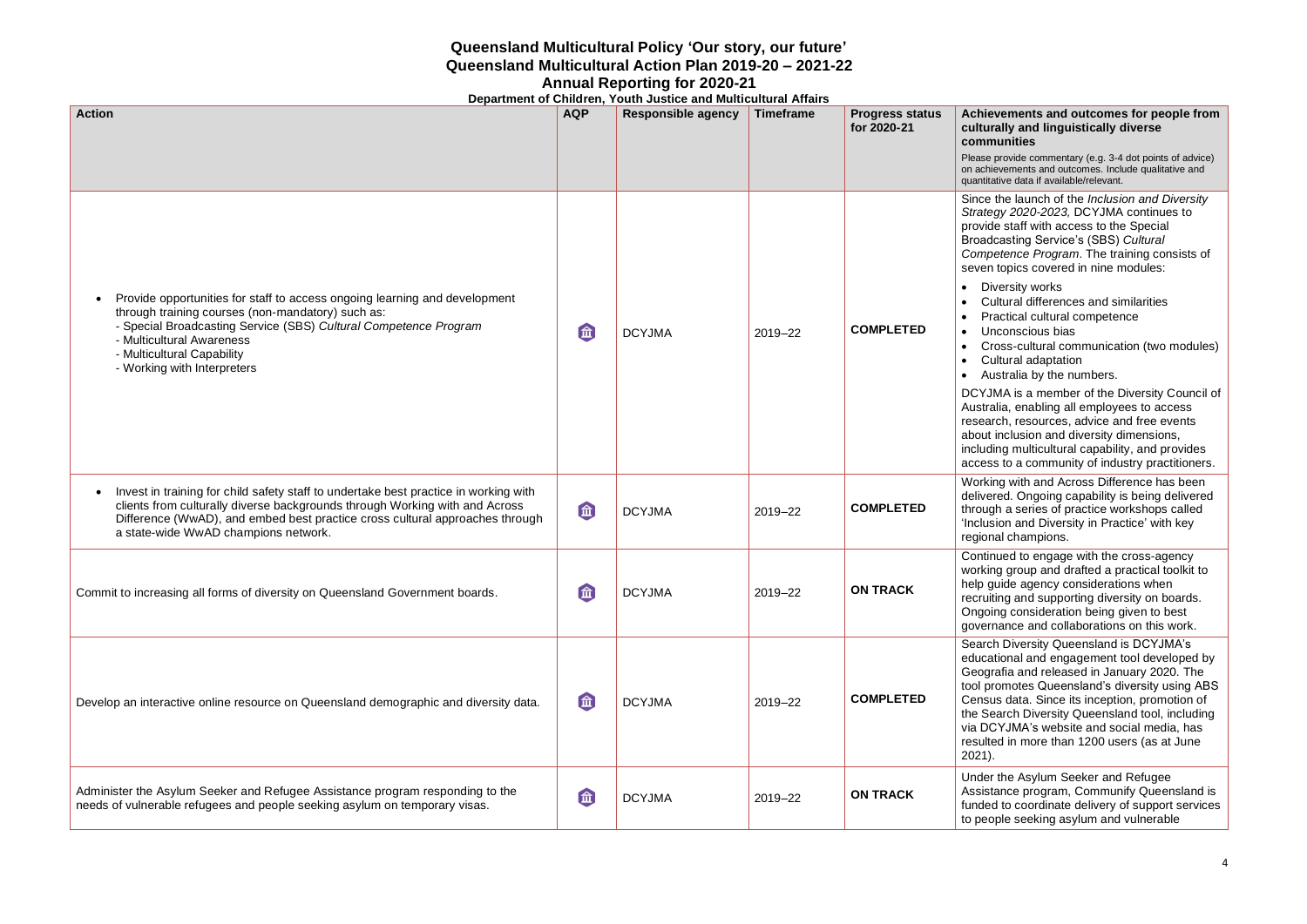### **Queensland Multicultural Policy 'Our story, our future' Queensland Multicultural Action Plan 2019-20 – 2021-22 Annual Reporting for 2020-21**

**Department of Children, Youth Justice and Multicultural Affairs**

| <b>Action</b> | <b>AQP</b> | $\overline{\phantom{a}}$<br><b>Responsible agency</b> | Timeframe | <b>Progress status</b><br>for 2020-21 | <b>Achie</b><br>cultu<br>comr<br>Please<br>on ach<br>quantit |
|---------------|------------|-------------------------------------------------------|-----------|---------------------------------------|--------------------------------------------------------------|
|               |            |                                                       |           |                                       | refug<br>Quee                                                |
|               |            |                                                       |           |                                       | Comr<br>partne<br>Immig<br>Progr<br>and T<br>Welln<br>suppo  |
|               |            |                                                       |           |                                       | incluc<br>family<br>suppl<br>allied<br>distre                |

#### **Achievements and outcomes for people from culturally and linguistically diverse communities**

provide commentary (e.g. 3-4 dot points of advice) ievements and outcomes. Include qualitative and tative data if available/relevant.

ees on temporary visas living in ensland.

munify Queensland and its service ers, Australian Red Cross, Refugee and aration Legal Service, Queensland ram of Assistance to Survivors of Torture **Frauma, Multicultural Australia and World** ness Group, have delivered a variety of ort services to hundreds of people, ding employment assistance, personal and counselling, emergency relief and food lies, clothing, medication, housing and health to alleviate financial and mental dss.

| <b>Action</b>                                                                                                                                           | <b>AQP</b> | <b>Responsible agency</b> | <b>Timeframe</b> | <b>Progress status</b><br>for 2020-21 | Achi<br>from<br>com<br>Pleas<br>on ac<br>quant                                                                      |
|---------------------------------------------------------------------------------------------------------------------------------------------------------|------------|---------------------------|------------------|---------------------------------------|---------------------------------------------------------------------------------------------------------------------|
| Support opportunities to foster stronger connections between migrant and refugee<br>communities with Aboriginal and Torres Strait Islander communities. | 命          | <b>DCYJMA</b>             | 2019-22          | <b>ON TRACK</b>                       | As a<br>com<br>Proje<br>relati<br>Islan<br>of cu<br>and i<br>The<br>prog<br>that p<br>from<br>migra<br>the v<br>com |

### **Priority area 2: Inclusive, harmonious and united communities**

**Outcomes:** 

- **Recognition and respect for Aboriginal and Torres Strait Islander heritage and culture**
- **Queenslanders celebrate our multicultural identity**
- **Connected and resilient communities**
- **A respectful and inclusive narrative about diversity**

#### **Achievements and outcomes for people from culturally and linguistically diverse communities**

e provide commentary (e.g. 3-4 dot points of advice) hievements and outcomes. Include qualitative and itative data if available/relevant.

part of welcoming and inclusive munities, the Regional Partnerships ects have been building stronger ionships with Aboriginal and Torres Strait Ider communities, to grow local recognition liture and enhance connection with migrant refugee newcomers.

**Celebrating Multicultural Queensland** ram has funded many events and projects promote increased connections for people culturally diverse backgrounds, including ants, refugees, people seeking asylum and vider community including First Nations munities. For example: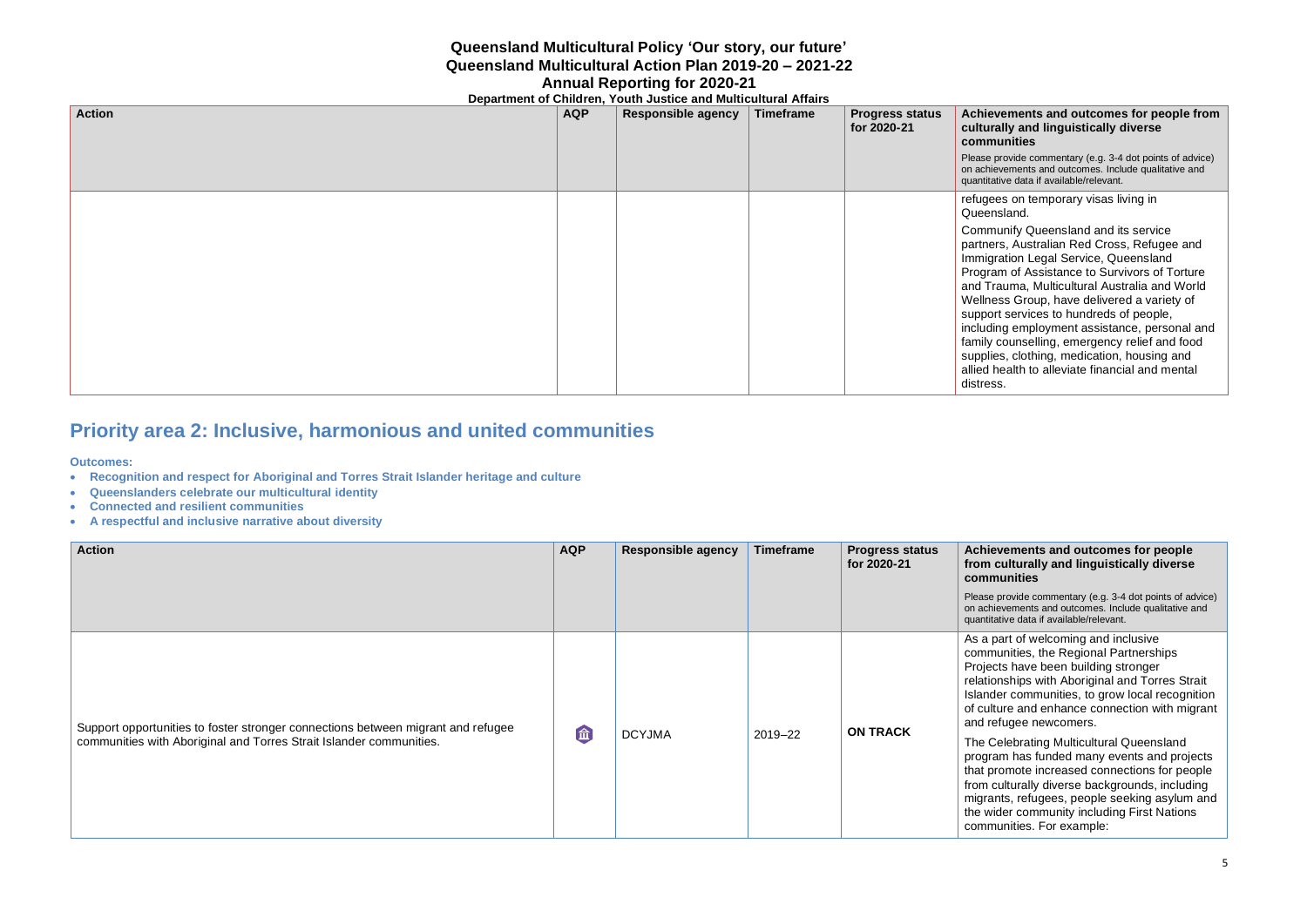#### **Achievements and outcomes for people from culturally and linguistically diverse communities**

e provide commentary (e.g. 3-4 dot points of advice) chievements and outcomes. Include qualitative and itative data if available/relevant.

Waitangi at Twilight is an annual celebration that engages Maori and Pacific Islander groups, local Indigenous community (specifically Mugabe people), and people from the wider community in a cultural journey that features Welcome to Country and Maori Welcome ceremonies. Through Youth Off The Streets, young people from African, Muslim, Pacific Islander, Aboriginal and Torres Strait Islander communities at risk of social isolation, or at risk of being disengaged from their families, schools or communities will participate in project activities aimed at increasing cross cultural understanding, community participation and increased sense of belonging in the Logan and broader communities.

|                                                                                                                                                            |                                                                 | Queensland Multicultural Policy 'Our story, our future' |                  |                                       |                                                                                                  |  |  |  |  |
|------------------------------------------------------------------------------------------------------------------------------------------------------------|-----------------------------------------------------------------|---------------------------------------------------------|------------------|---------------------------------------|--------------------------------------------------------------------------------------------------|--|--|--|--|
|                                                                                                                                                            | Queensland Multicultural Action Plan 2019-20 - 2021-22          |                                                         |                  |                                       |                                                                                                  |  |  |  |  |
|                                                                                                                                                            | <b>Annual Reporting for 2020-21</b>                             |                                                         |                  |                                       |                                                                                                  |  |  |  |  |
|                                                                                                                                                            | Department of Children, Youth Justice and Multicultural Affairs |                                                         |                  |                                       |                                                                                                  |  |  |  |  |
| <b>Action</b>                                                                                                                                              | <b>AQP</b>                                                      | <b>Responsible agency</b>                               | <b>Timeframe</b> | <b>Progress status</b><br>for 2020-21 | <b>Ach</b><br>fron<br>com<br>Pleas<br>on ac<br>quant                                             |  |  |  |  |
|                                                                                                                                                            |                                                                 |                                                         |                  |                                       | $\bullet$ $\prime$                                                                               |  |  |  |  |
|                                                                                                                                                            |                                                                 |                                                         |                  |                                       | Thro<br>Mult<br>is pr<br>inter<br>cultu<br>their<br>parti<br>peop<br>Abol<br>com<br>focu<br>dive |  |  |  |  |
|                                                                                                                                                            |                                                                 |                                                         |                  |                                       | reco<br>pand                                                                                     |  |  |  |  |
|                                                                                                                                                            |                                                                 |                                                         |                  |                                       | Disr                                                                                             |  |  |  |  |
| Work with organisations through the Multicultural Queensland Ambassador Program to                                                                         |                                                                 |                                                         |                  |                                       | 19 p                                                                                             |  |  |  |  |
| apply the Multicultural Queensland Charter to their business practices and support<br>Queenslanders from culturally diverse backgrounds in practical ways. | û                                                               | <b>DCYJMA</b>                                           | 2019-22          | <b>ON TRACK</b>                       | men<br>cont<br>Que<br>mea                                                                        |  |  |  |  |

• Through Woodfordia Inc's project young people from culturally diverse backgrounds will be connected with other young people from the Rako community and Jinibara First Nations communities to learn dance and circus skills leading towards a public performance.

bugh the Community Action for a ticultural Society (CAMS) program, funding rovided for activities that support greater rcultural connectedness so that people from arally diverse backgrounds can achieve ambitions for social and economic icipation. Activities often include connecting ple from culturally diverse backgrounds with riginal and Torres Strait Islander nmunities, however in 2020-21 the primary us was supporting culturally and linguistically rse community members with crisis and overy responses to the COVID-19 demic.

uptions experienced throughout the COVID-) andemic have limited the ability to engage nbers in program activity. Members tinue to promote and support Multicultural ensland Charter principles as relevant and aningful to their own work.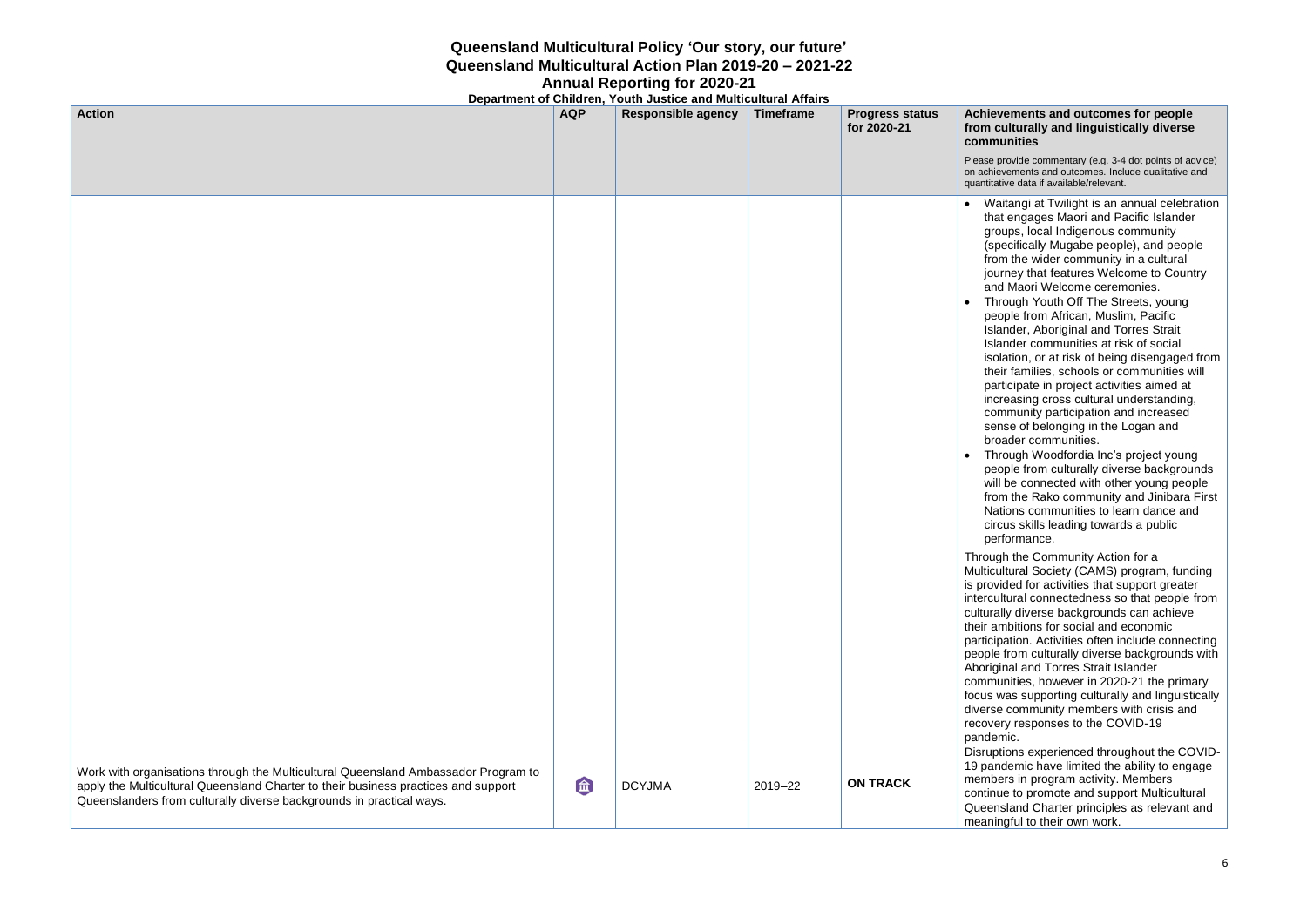**Annual Reporting for 2020-21**

#### **Achievements and outcomes for people from culturally and linguistically diverse communities**

se provide commentary (e.g. 3-4 dot points of advice) chievements and outcomes. Include qualitative and ntitative data if available/relevant.

nnammammammamma

motion of the Multicultural Queensland arter has been, and will continue to be lertaken when required and appropriate  $$ via intranet feature article and DCYJMAe Yammer posts. This includes 'promoting' er divisions/units posts about the ticultural Queensland Charter to increase ssaging rates.

following eLearning training products ude content on the Multicultural Queensland arter and how to practically apply the eight ciples. These courses have been reviewed 021 and remain up to date in content. These rses are:

SBS Program – Core Inclusion course SBS Program – Cultural Inclusion course SBS Program - The Multicultural Charter • Working with Interpreters

e to Face Multicultural Awareness training been reviewed and its content is up to date. s contains information on the Multicultural eensland Charter. Creation of an eLearning rse based on this material is under sideration.

ntinued attention in policy and procedural ews and changes in line with the ticultural Queensland Charter.

principles of the Multicultural Queensland arter were considered in the development of the DCYJMA *Aboriginal and Torres Strait Islander Workforce Strategy 2019-2023* and the DCYJMA *Inclusion and Diversity Strategy 2020- 2023*.

YJMA released the SBS eLearning course the Multicultural Queensland Charter in 1. The course is available to all staff and ers the *Multicultural Recognition Act 2016*, eight Principles of the Multicultural eensland Charter, how to turn these

| Department of Children, Youth Justice and Multicultural Affairs                                                                                                              |            |                           |                  |                                       |                                                                                                                     |
|------------------------------------------------------------------------------------------------------------------------------------------------------------------------------|------------|---------------------------|------------------|---------------------------------------|---------------------------------------------------------------------------------------------------------------------|
| <b>Action</b>                                                                                                                                                                | <b>AQP</b> | <b>Responsible agency</b> | <b>Timeframe</b> | <b>Progress status</b><br>for 2020-21 | Ach<br>fron<br>con<br>Plea<br>on a<br>quan                                                                          |
| $\mathbb{R}$<br>Promote the Multicultural Queensland Charter to government agency staff and consider<br>its principles when developing policies or providing services.       | 命          | All agencies              | 2019-22          |                                       |                                                                                                                     |
| Promote the Multicultural Queensland Charter through internal communication<br>channels.                                                                                     | û          | <b>DCYJMA</b>             | 2019-22          | <b>COMPLETED</b>                      | Pro<br>Cha<br>und<br>e.g.<br>wide<br>othe<br>Mult<br>mes                                                            |
| Raise awareness of the Multicultural Queensland Charter in agency multicultural<br>awareness training programs.                                                              | 命          | <b>DCYJMA</b>             | 2019-22          | <b>ON TRACK</b>                       | The<br>inclu<br>Cha<br>prin<br>in $20$<br>cou<br>$\bullet$<br>$\bullet$<br>Fac<br>has<br>This<br>Que<br>cou<br>con: |
| Ensure the Multicultural Queensland Charter is appropriately referenced in<br>policy and procedural changes to relevant frameworks and practice manuals for<br>Child Safety. | 命          | <b>DCYJMA</b>             | 2019-22          | <b>ON TRACK</b>                       | Con<br>revi<br>Mult                                                                                                 |
| Embed principles of the Multicultural Queensland Charter into the agency's<br>Diversity and Inclusion Plan.                                                                  | 命          | <b>DCYJMA</b>             | 2019-22          | <b>COMPLETED</b>                      | The<br>Cha<br>the<br>Isla<br>DC <sup>\</sup><br>202                                                                 |
| Include information about the Multicultural Queensland Charter and its<br>application in induction materials and programs across the agency.                                 | 血          | <b>DCYJMA</b>             | 2019-22          | <b>COMPLETED</b>                      | DC <sup>\</sup><br>on t<br>202<br>COV<br>the<br>Que                                                                 |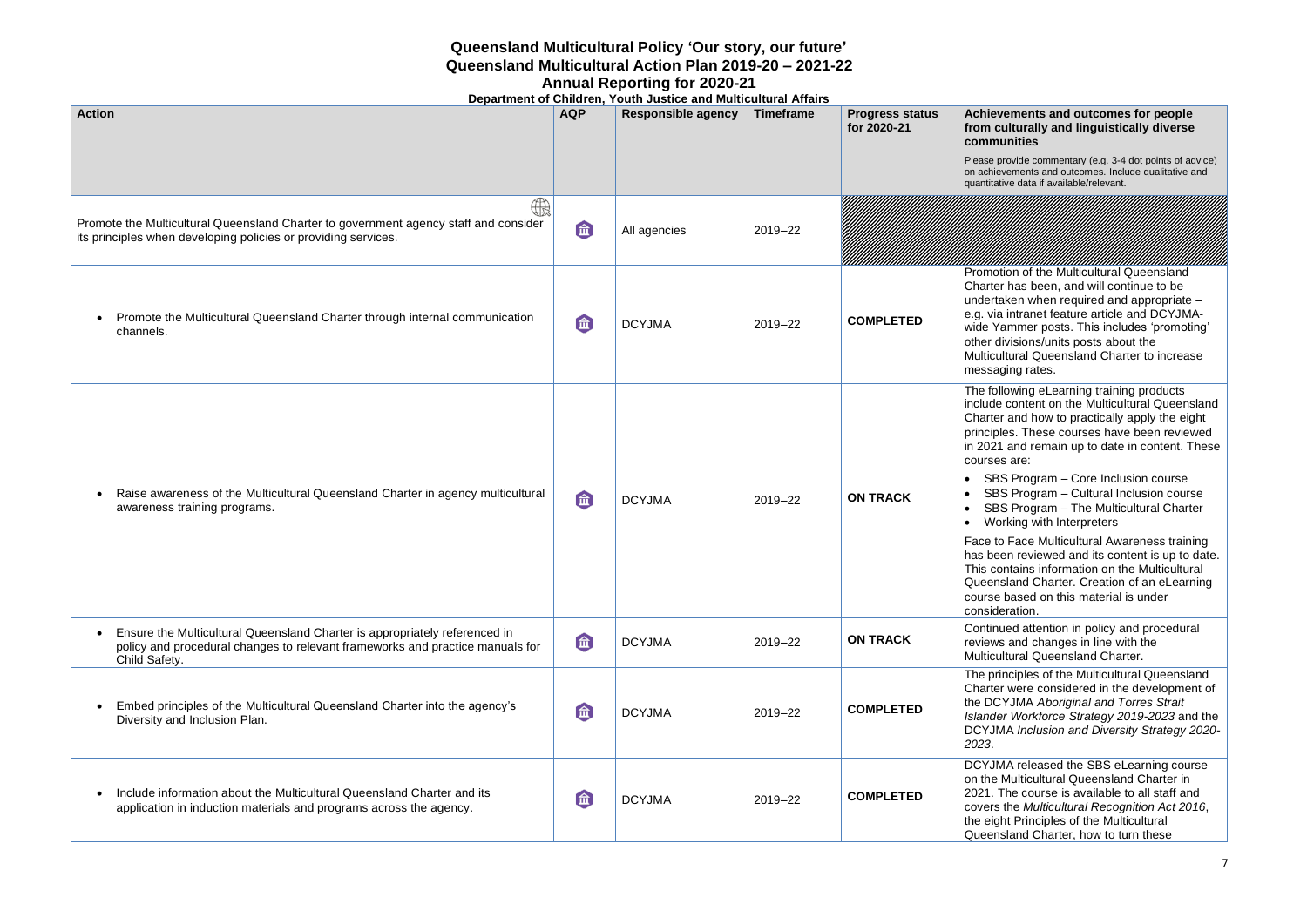#### **Achievements and outcomes for people from culturally and linguistically diverse communities**

e provide commentary (e.g. 3-4 dot points of advice) chievements and outcomes. Include qualitative and itative data if available/relevant.

ciples into actions and provides examples of other organisations apply the Multicultural ensland Charter principles.

DCYJMA Corporate Induction eLearning rse is mandatory for all new staff and has n updated to include links to the icultural Queensland Charter.

ector-General messages to staff including:

• Introduction of Multicultural Affairs into the department and the important role they play in seeking to improve outcomes for people from culturally and linguistically diverse backgrounds and assist in building inclusive, united and harmonious communities.

| Queensland Multicultural Policy 'Our story, our future'<br>Queensland Multicultural Action Plan 2019-20 - 2021-22<br>Department of Children, Youth Justice and Multicultural Affairs                                                                                               | <b>Annual Reporting for 2020-21</b> |                           |                  |                                       |                                                                                                      |
|------------------------------------------------------------------------------------------------------------------------------------------------------------------------------------------------------------------------------------------------------------------------------------|-------------------------------------|---------------------------|------------------|---------------------------------------|------------------------------------------------------------------------------------------------------|
| <b>Action</b>                                                                                                                                                                                                                                                                      | <b>AQP</b>                          | <b>Responsible agency</b> | <b>Timeframe</b> | <b>Progress status</b><br>for 2020-21 | <b>Ach</b><br>fron<br>com<br>Pleas<br>on ac<br>quant                                                 |
|                                                                                                                                                                                                                                                                                    |                                     |                           |                  |                                       | prino<br>how<br>Que<br>The<br>cour<br>beer<br>Mult                                                   |
| Showcase exemplary Multicultural Queensland Charter in action stories from<br>$\bullet$<br>business units across the agency at workforce engagement events (such as all<br>staff forums) and through internal communication channels (such as Director-<br>General e-newsletters). | 血                                   | <b>DCYJMA</b>             | $2019 - 22$      | <b>ON TRACK</b>                       | Dire<br>$\bullet$ l<br>Ong<br>initia<br>Mult<br>prog<br>Ong<br>Mult<br>Insta<br>shar<br>the r<br>Que |
| Review and embed Multicultural Queensland Charter principles into Human<br>$\bullet$<br>Resources policies and procedures.                                                                                                                                                         | 命                                   | <b>DCYJMA</b>             | 2019-22          | <b>YET TO</b><br><b>COMMENCE</b>      | Pen<br>Polio                                                                                         |
| Include reference to the legislative responsibilities regarding the Multicultural<br>$\bullet$<br>Queensland Charter in performance agreements of the Executive Leadership<br>Team.                                                                                                | 血                                   | <b>DCYJMA</b>             | $2019 - 22$      | <b>ON TRACK</b>                       | Peo<br>Lead<br>perf<br>refer<br>rega                                                                 |
| Ensure the Multicultural Queensland Charter is appropriately referenced in<br>policy and procedural changes to relevant frameworks and practice manuals for<br>Youth Justice.                                                                                                      | 命                                   | <b>DCYJMA</b>             | 2019-22          | <b>ON TRACK</b>                       | Uplc<br>intra<br>num<br>exp <sub>0</sub><br>live \                                                   |

• Encouragement of staff to get involved in Multicultural Queensland Month activities.

oing promotion of Multicultural Affairs' atives on the DCYJMA intranet including ticultural Queensland Month and funding grams via regular intranet web features.

oing social media promotion through the icultural Affairs Facebook, Twitter and agram channels and DCYJMA LinkedIn to re stories of 'Inclusion in action' to promote role that everyone plays in contributing to eensland's culture and prosperity.

ding a review of the Human Resource icy Framework, commencing October 2021.

pple and Culture provide Executive dership Team (ELT) members a formance agreement template that includes rence to the legislative responsibilities arding the Multicultural Queensland Charter.

ading of procedures to the Youth Justice anet site is being staggered with a small nber of updated versions already online. It is ected that all updated procedures will be within the next 12 months.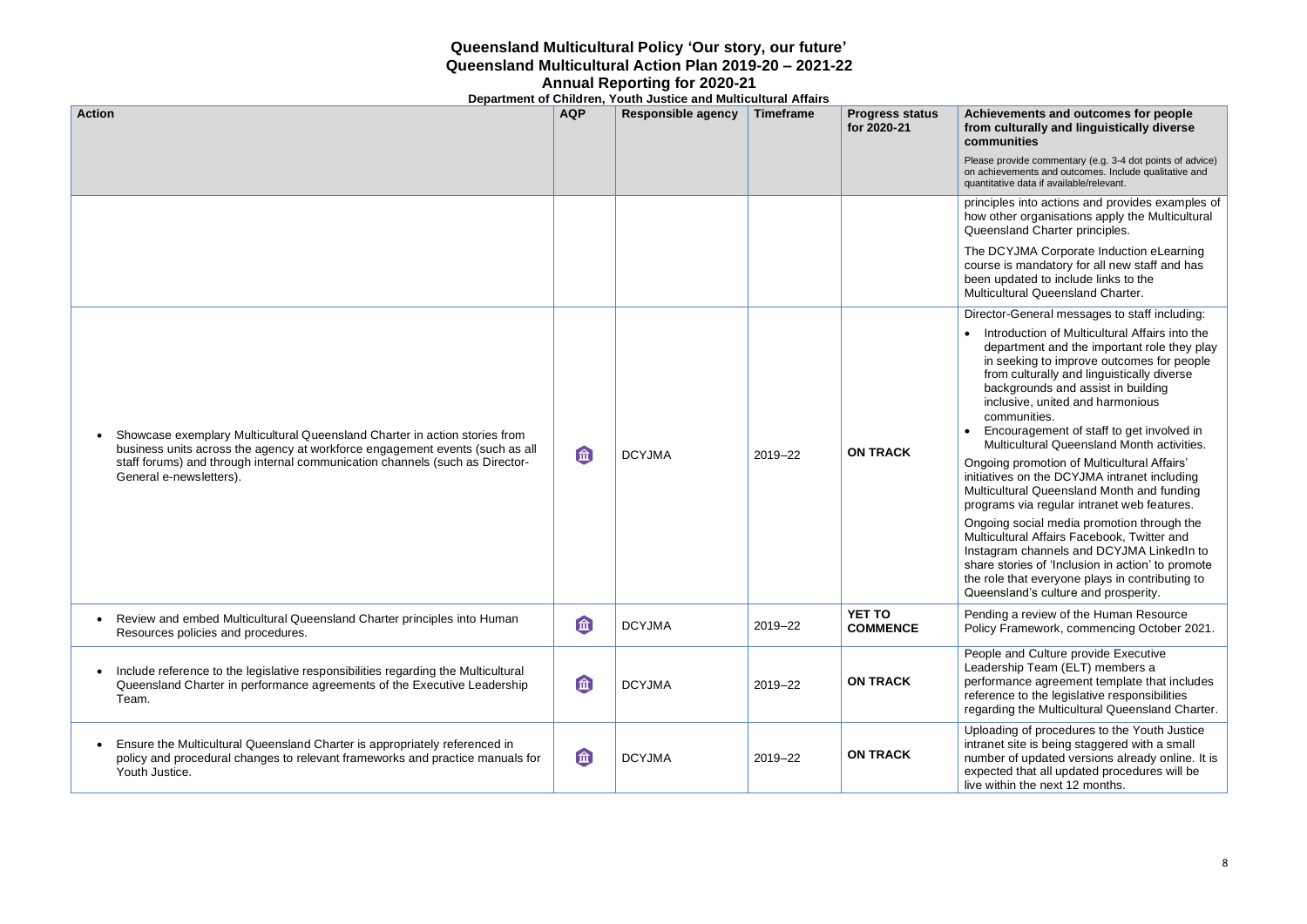**Annual Reporting for 2020-21 Department of Children, Youth Justice and Multicultural Affairs**

#### **Achievements and outcomes for people from culturally and linguistically diverse communities**

se provide commentary (e.g. 3-4 dot points of advice) chievements and outcomes. Include qualitative and ntitative data if available/relevant.

nsition 2 Success has begun work to prporate elements of the Multicultural eensland Charter into program resources uding site service plans, staff training and ticipant induction documents.

MMM 

stories', a collection of 16 community eos celebrating local diversity have been eloped by Bulloo and Paroo Shire Councils, bart of Regional Partnerships Projects.

ticultural Affairs' partnership with Welcoming es leads to state-wide narrative on the efits of inclusive and diverse communities, Queensland councils featured in a national lication, 'Putting out the Welcome Mat', wcasing examples of inclusive practice in nmunity. This publication offers a guide to ncils interested in advancing inclusive cies and practice in their local area.

ticultural Queensland Month is eensland's largest multicultural celebration each August. The Month promotes eensland as a unified, harmonious and usive community as outlined in the *Multicultural Recognition Act 2016* and ticultural Queensland Charter.

COVID-19 pandemic disrupted planning for M in 2020. The Month, including the ticultural Queensland Awards, were celled for the safety of Queenslanders.

itive messaging and stories about diversity l inclusion were shared as posts across ticultural Affairs' various social media nnels through 2020-21.

|                                                                                                                                                                            |            | Department of Children, Youth Justice and Multicultural Affairs |                  |                                       |                                                                                                                                                                                                                                |
|----------------------------------------------------------------------------------------------------------------------------------------------------------------------------|------------|-----------------------------------------------------------------|------------------|---------------------------------------|--------------------------------------------------------------------------------------------------------------------------------------------------------------------------------------------------------------------------------|
| <b>Action</b>                                                                                                                                                              | <b>AQP</b> | <b>Responsible agency</b>                                       | <b>Timeframe</b> | <b>Progress status</b><br>for 2020-21 | <b>Ach</b><br>fron<br>com<br>Pleas<br>on a<br>quan                                                                                                                                                                             |
| Incorporate the Multicultural Queensland Charter into the Transition 2 Success<br>$\bullet$<br>program design.                                                             | û          | <b>DCYJMA</b>                                                   | 2019-22          | <b>ON TRACK</b>                       | Trar<br>inco<br>Que<br>inclu<br>parti                                                                                                                                                                                          |
| $\bigoplus \limits_{{\scriptstyle\text{min}}}$<br>Celebrate and promote Queensland's multicultural identity, such as through<br>government publications and communication. | 血          | Multiple agencies<br>including DCYJMA                           | 2019-22          | <u> UNIMENTALIAN MUHAMMINI SE</u>     |                                                                                                                                                                                                                                |
| Promote and share stories and images through public and internal<br>$\bullet$<br>communication channels to lead respectful and inclusive narratives about<br>diversity.    | 血          | <b>DCYJMA</b>                                                   | 2019-22          | <b>ON TRACK</b>                       | 'Our<br>vide<br>dev<br>as p<br>Mult<br>Citie<br>ben<br>with<br>publ<br>show<br>com<br>cour<br>polic<br>Mult<br>Que<br>held<br>Que<br>inclu<br>Mult<br>Mult<br>The<br><b>MQI</b><br>Mult<br>cand<br>Posi<br>and<br>Mult<br>char |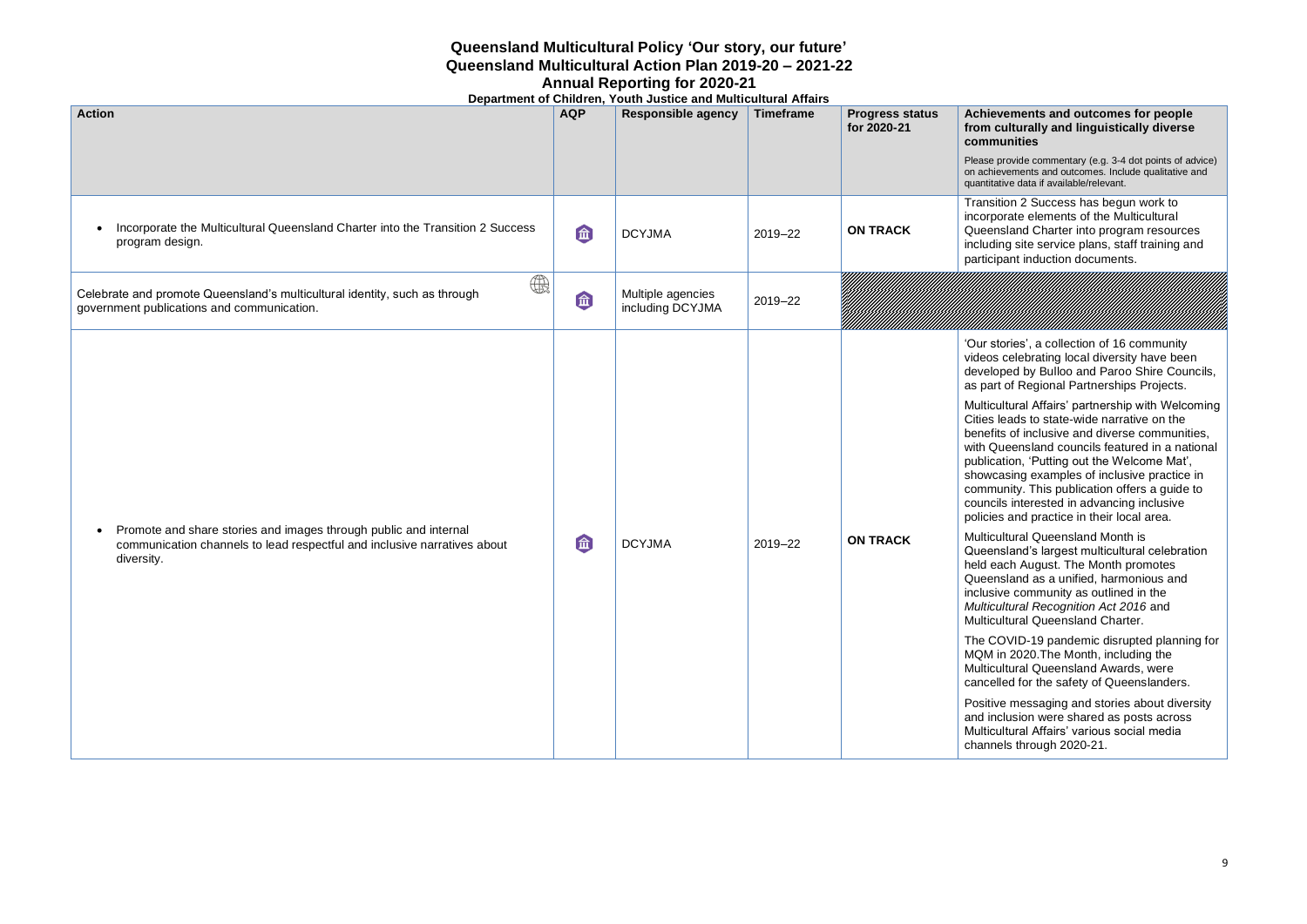**Annual Reporting for 2020-21**

### **Achievements and outcomes for people from culturally and linguistically diverse communities**

e provide commentary (e.g. 3-4 dot points of advice) hievements and outcomes. Include qualitative and itative data if available/relevant.

**DCYJMA** *Inclusion and Diversity Strategy 2020-2023* reflects the agency's stance against sm in its commitment statements, including: *capability of our organisation is strengthened by our workforce from across different ages, genders, cultural backgrounds, faiths, marital status, sexual orientations, and who have a range of family responsibilities, education levels, abilities, experiences and working styles*".

**JMA raised awareness of Harmony Week** h coincides with the International Day for Elimination of Racial Discrimination via an taff Director-General email and an all-staff sage from the Assistant Director-General, during March 2021.

**JMA successfully registered as a supporter** agency of the *Racism. It stops with me campaign*. An intranet page promotes the *ism. It stops with me campaign to staff,* iding resources for further information.

JMA continued to promote the agency's participation in the *Racism. It Stops With Me* paign publicly through the department's site.

|                                                                                                                                                                                         | Department of Children, Youth Justice and Multicultural Affairs |                           |                  |                                       |                                                                                  |
|-----------------------------------------------------------------------------------------------------------------------------------------------------------------------------------------|-----------------------------------------------------------------|---------------------------|------------------|---------------------------------------|----------------------------------------------------------------------------------|
| <b>Action</b>                                                                                                                                                                           | <b>AQP</b>                                                      | <b>Responsible agency</b> | <b>Timeframe</b> | <b>Progress status</b><br>for 2020-21 | Ach<br>from<br>com<br>Pleas<br>on ac<br>quant                                    |
| $\bigoplus$<br>Sign up and participate in the Australian Human Rights Commission Racism. It stops<br>with me campaign <sup>3</sup> .                                                    | 血                                                               | All agencies              | 2019-22          |                                       |                                                                                  |
| Reflect the agency's stance against racism in the agency's Diversity and<br>$\bullet$<br>Inclusion Plan.                                                                                | 血                                                               | <b>DCYJMA</b>             | 2019-22          | <b>COMPLETED</b>                      | The<br>202(<br>racis<br>"The<br>strei<br>diffe<br>faith<br>who<br>educ<br>work   |
| Raise awareness about the International Day for the Elimination of Racial<br>$\bullet$<br>Discrimination.                                                                               | 血                                                               | <b>DCYJMA</b>             | 2019-22          | <b>COMPLETED</b>                      | <b>DCY</b><br>whic<br>the E<br>all-st<br>mes<br>both                             |
| Promote the agency's participation in the Australian Human Rights Commission<br>$\bullet$<br>Racism. It stops with me campaign through internal and external communication<br>channels. | 血                                                               | <b>DCYJMA</b>             | 2019-22          | <b>COMPLETED</b>                      | <b>DCY</b><br>ager<br>cam<br>Raci<br>inclu<br><b>DCY</b><br>parti<br>cam<br>web: |

<sup>3</sup> Specific sub-actions, where nominated by agencies, can be viewed on the web version of the *Queensland Multicultural Action Plan 2019–20 to 2021–22.*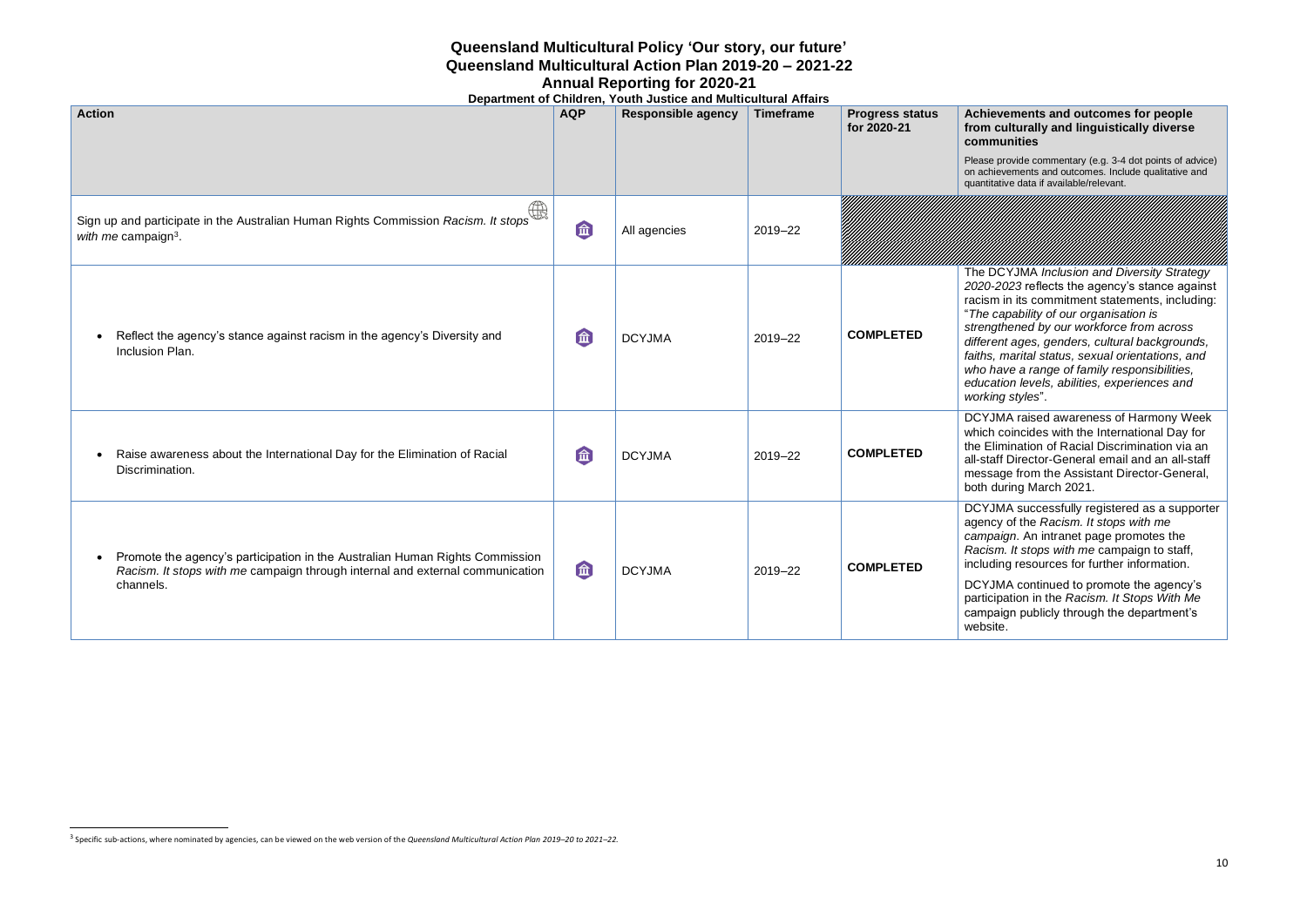# **Priority area 3: Economic opportunities**

**Outcomes:** 

- **Queensland gets the most benefit from our diversity and global connections**
- **Individuals supported to participate in the economy**

#### **Achievements and outcomes for people from culturally and linguistically diverse communities**

ease provide commentary (e.g. 3-4 dot points of lvice) on achievements and outcomes. Include alitative and quantitative data if available/relevant.

ocal and sector collaborations to enhance ommunity participation in available training and employment programs, specifically killing Queenslanders for Work and entoring for Growth.

| <b>Action</b>                                                                                                                                                                    | <b>AQP</b> | Responsible agency           | <b>Timeframe</b> | <b>Progress status</b><br>for 2020-21 | A<br>fro<br>cc<br>P<br>ad<br>qu                                                                                                                                                                                                                                                        |
|----------------------------------------------------------------------------------------------------------------------------------------------------------------------------------|------------|------------------------------|------------------|---------------------------------------|----------------------------------------------------------------------------------------------------------------------------------------------------------------------------------------------------------------------------------------------------------------------------------------|
| Work together to address the findings of the Deloitte Access Economics report Seizing the<br>opportunity: Making the most of the skills and experience of migrants and refugees. | 命文         | DCYJMA, DESBT, JQ<br>and TIQ | 2019-22          | <b>ON TRACK</b>                       | Lo<br>cc<br>ar<br>S <sub>k</sub><br>M<br>M<br>of<br>th<br>W<br>ex<br>als<br>pil<br>$b\epsilon$<br>M<br>Q <sub>0</sub><br>ap<br>op<br>he<br>st<br>Lε<br>re<br>M<br>W<br>ac<br>re<br>re<br>sk<br>$\mathsf{c}\mathsf{u}$<br>M<br>wi<br>re<br>pa<br>Ba<br>B <sub>l</sub><br>D(<br>R(<br>to |

ulticultural Affairs supported the Department Agriculture and Fisheries (DAF) to expand eir connections with the migrant and refugee orkforce, bringing skills to industries experiencing labour shortages. Guidance was so provided to DAF on new incentives and lot projects aimed to address identified barriers to workforce participation.

ulticultural Affairs provided advice to Queensland Health regarding tested approaches to enhance employment opportunities for skilled migrant and refugee ealth professionals; and policy review of ructural barriers relating to the English anguage Standard for professional egistration, particularly for nursing.

ulticultural Affairs' partnership with Welcoming Cities advanced local government ctions towards strengthening community adiness for sustainable regional esettlement that unlocked opportunity for sills utilisation in regional Queensland (12 urrent member councils).

ulticultural Affairs funded a one-off project ith CatholicCare Social Services to facilitate regional resettlement through employment athways between Toowoomba and the alonne Shire.

usiness Skilled Migration Queensland and epartment of Home Affairs participated in egional Partnerships Projects Peer Network educate on visa opportunities and support